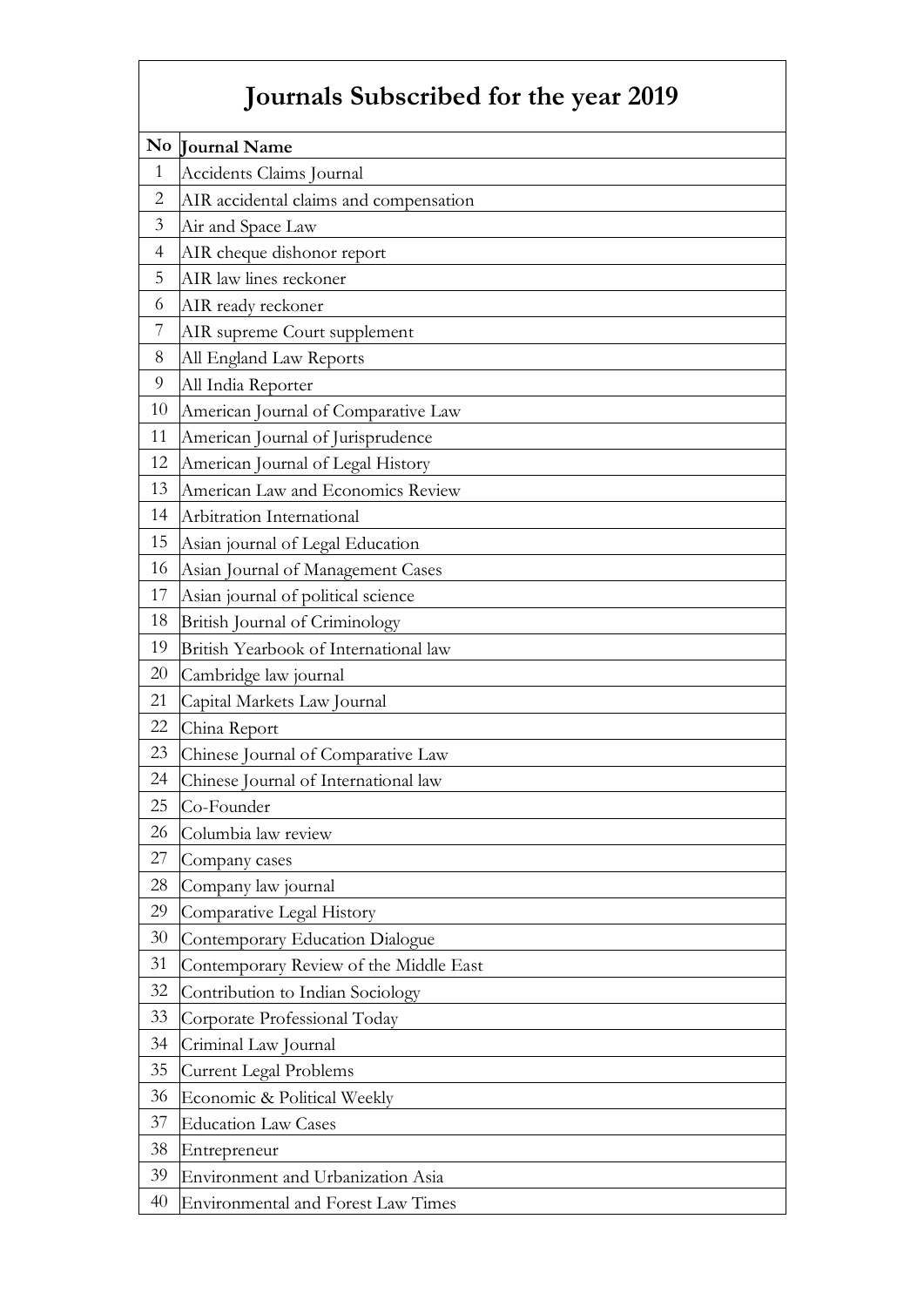| 41 | European energy and environmental law review                        |
|----|---------------------------------------------------------------------|
| 42 | European Journal of international law                               |
| 43 | European Journal of Law and Economics                               |
| 44 | Foreign Trade Review                                                |
| 45 | Global constitutionalism                                            |
| 46 | Global Journal of Emerging market Economics                         |
| 47 | Goods and Service Tax today                                         |
| 48 | <b>GST Law Times</b>                                                |
| 49 | Gujarat Law Herald                                                  |
| 50 | Gujarat Law Reporter                                                |
| 51 | Harvard Business Review                                             |
| 52 | Human Rights law review                                             |
| 53 | ICSID Review-Foreign Investment Law Journal                         |
| 54 | Income tax reports                                                  |
| 55 | India Quarterly: A Journal of International Affairs                 |
| 56 | Indian Bar Review (BCI)                                             |
| 57 | <b>Indian Historical Review</b>                                     |
| 58 | Indian Journal of Corporate Governance                              |
| 59 | Industrial Law Journal                                              |
| 60 | Insight on Africa                                                   |
| 61 | International Data Privacy Law                                      |
| 62 | International Journal of Constitutional law                         |
| 63 | International journal of law and information technology             |
| 64 | International Journal of Law, Policy and family                     |
| 65 | International journal of legal information                          |
| 66 | International journal of refugee law                                |
| 67 | International Journal of Rural Management                           |
| 68 | International journals of Transitional Justice                      |
| 69 | International relations                                             |
| 70 | Jerusalem Review of Legal studies                                   |
| 71 | Jindal Journal of Business Research                                 |
| 72 | Journal of African law                                              |
| 73 | Journal of antitrust enforcement                                    |
| 74 | Journal of Asian Security and International Affairs                 |
| 75 | Journal of Church and State                                         |
| 76 | Journal of competition law and economics                            |
| 77 | Journal of conflict and security law                                |
| 78 | Journal of Creative Communication                                   |
| 79 | Journal of Emerging Market Finance                                  |
| 80 | Journal of Entrepreneurship & AMP: innovation in Emerging Economics |
| 81 | Journal of environmental law                                        |
| 82 | Journal of European Competition Law & Practice                      |
| 83 | Journal of financial and quantitative analysis                      |
| 84 | Journal of Financial Regulation                                     |
| 85 | Journal of Human Rights Practice                                    |
| 86 | Journal of Human Values                                             |